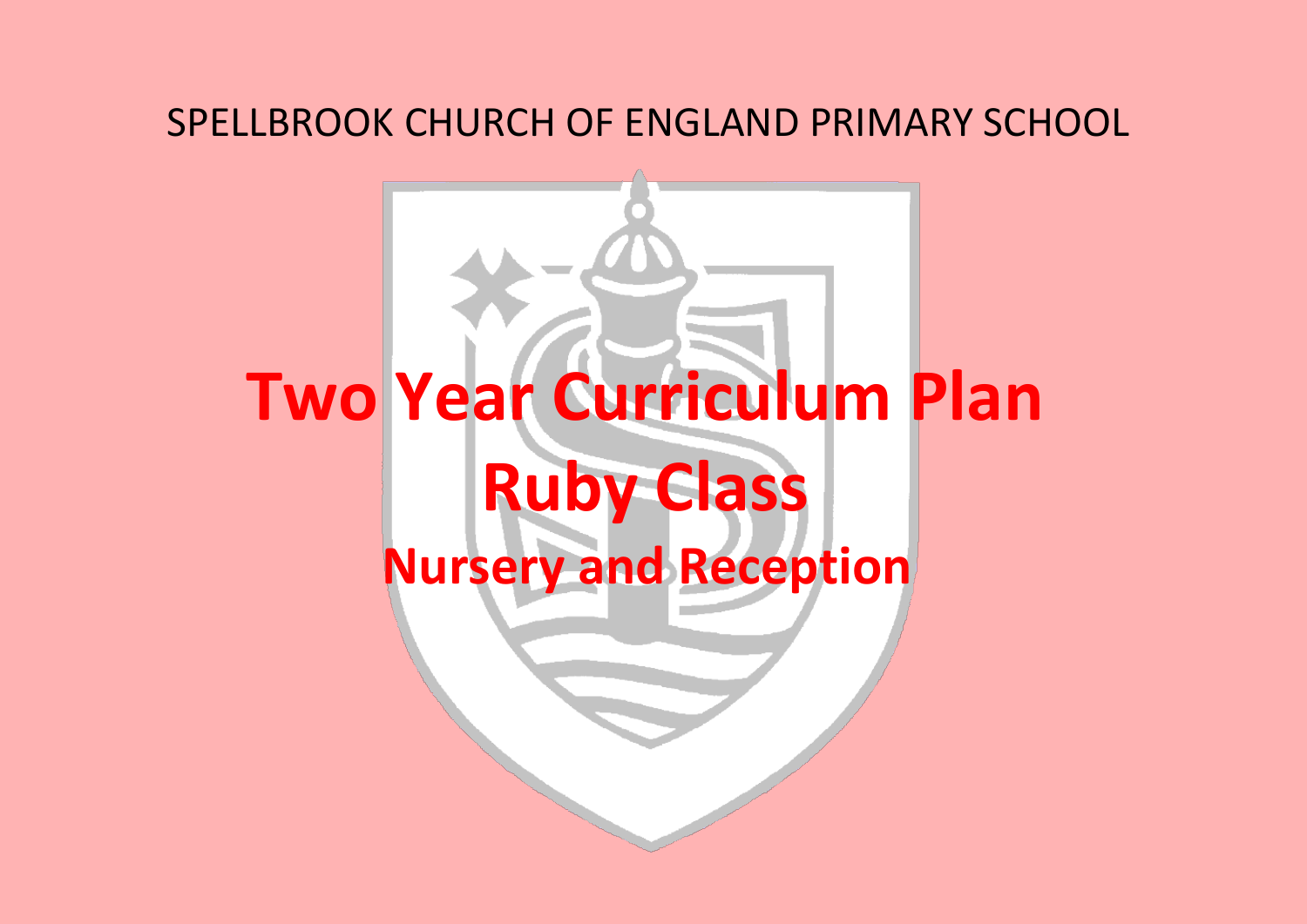| need and continually updated.                               |                                                                                                                                                                                |                                                                                                                                                                                                                                                                                                                                                                                                                                                                                                                           | Ruby Class 2 Year Overview (For Yr 1 Autumn) Each Topic will have all areas based on all of the early learning goals recorded in maps suited for the cohort based on areas of                                                                                                                                                                                                                                                                                                                                                                   |                                                                                                                                                                                                                                                                                                                                                                                  |                                                                                                                                                                                                                                                                                                                                           |
|-------------------------------------------------------------|--------------------------------------------------------------------------------------------------------------------------------------------------------------------------------|---------------------------------------------------------------------------------------------------------------------------------------------------------------------------------------------------------------------------------------------------------------------------------------------------------------------------------------------------------------------------------------------------------------------------------------------------------------------------------------------------------------------------|-------------------------------------------------------------------------------------------------------------------------------------------------------------------------------------------------------------------------------------------------------------------------------------------------------------------------------------------------------------------------------------------------------------------------------------------------------------------------------------------------------------------------------------------------|----------------------------------------------------------------------------------------------------------------------------------------------------------------------------------------------------------------------------------------------------------------------------------------------------------------------------------------------------------------------------------|-------------------------------------------------------------------------------------------------------------------------------------------------------------------------------------------------------------------------------------------------------------------------------------------------------------------------------------------|
| Year A                                                      | Autumn 1                                                                                                                                                                       | Autumn 2                                                                                                                                                                                                                                                                                                                                                                                                                                                                                                                  | Spring                                                                                                                                                                                                                                                                                                                                                                                                                                                                                                                                          | Summer 1                                                                                                                                                                                                                                                                                                                                                                         | Summer 2                                                                                                                                                                                                                                                                                                                                  |
|                                                             | Family Favourites<br>Hook: Food tasting<br>(trying something new)                                                                                                              | 999 Emergency/<br>Christmas<br>Hook: Visit from fire crew                                                                                                                                                                                                                                                                                                                                                                                                                                                                 | Where's Barnaby bear<br>Hook: Meet Barnaby bear and get<br>him ready to travel.                                                                                                                                                                                                                                                                                                                                                                                                                                                                 | Magic and mystery<br>Hook: Mystery egg                                                                                                                                                                                                                                                                                                                                           | Wolves<br>Hook: Class room<br>destroyed Wolf clues and<br>ripped book                                                                                                                                                                                                                                                                     |
| Topic focussed<br>areas of learning<br>places.<br>Lifetime, | English: We will look at a<br>range of food-based<br>stories such as 'The<br>Hungry Caterpillar' and<br>'Handa's Surprise'<br>investigating different<br>fruit and vegetables. | English: Safety Posters and<br>non-fiction writing and<br>facts. How do we keep safe?<br>Write shared accounts of<br>what fire crew visit. Stories<br>based on people who help<br>us.<br>Christmas Stories (The<br>nativity)<br>History/Science/Geography-<br>Develop an understanding<br>of time and begin exploring<br>the changing seasons.<br>History Vocab: Today,<br>Yesterday, Tomorrow,<br>Calendar, Day, Week,<br>Month, Present, Long ago<br>Geography Vocab: Weather<br>Seasons Winter Summer<br>Autumn Spring | English - Meerkat Mail story. Weekly<br>postcards from Barnaby bear from<br>different countries. Writing focus on<br>letters and postcards.<br>Geography-Investigate different<br>countries in different continents.                                                                                                                                                                                                                                                                                                                            | English - Fantasy stories,<br>acting out -room on the<br>broom/Zog. Spell writing<br>and shared magical story<br>writing. (Large emphasis<br>on story language)                                                                                                                                                                                                                  | English-<br>Write stories and plays that<br>use the language of fairy<br>tales and traditional tales.<br>Also non-fiction writing<br>about Wolves inspired by<br>the story Wolves by Emily                                                                                                                                                |
|                                                             |                                                                                                                                                                                |                                                                                                                                                                                                                                                                                                                                                                                                                                                                                                                           | Develop an understanding of<br>differences in culture and physical<br>environments. Explore maps and<br>atlas' to find different features.<br>Use simple directions<br>Geography Vocab: Map, Park, River,<br>Lake, Sea, Mountain, Road, Building,<br>Path, town, Forwards, Backwards,<br>Direction, Route<br>Art and design-<br>Look at artwork and different styles<br>from around the world,<br>(TingaTinga/aboriginal art)<br>PSHE-Understand the difference in<br>cultures. Differences and similarities<br>in dance, music and lifestyles. | History- Explore how to<br>find out what has<br>happened in the past.<br>Where dinosaurs real?<br>History Vocab:<br>Past/Present What? Who?<br>Clue,<br>Art and Design - We will be<br>using different materials to<br>create our own fantasy<br>lands and castles. We will<br>explore junk modelling<br>resources and will consider<br>the best way of assembling<br>materials. | Gravett.<br>Geography - Uses of local                                                                                                                                                                                                                                                                                                     |
|                                                             | History-Learn about our<br>families. What was our<br>family favourites when<br>they were children.<br>Explore games, food,                                                     |                                                                                                                                                                                                                                                                                                                                                                                                                                                                                                                           |                                                                                                                                                                                                                                                                                                                                                                                                                                                                                                                                                 |                                                                                                                                                                                                                                                                                                                                                                                  | buildings and becoming<br>familiar with our local<br>area. Involved in a trip into<br>town to the library and<br>extension with a park visit.<br>Compare woodlands to<br>urban areas.<br>Geography Vocab:<br>Countryside, Farm, Forest,<br>Beach, Wood, Sea, Desert,<br>Environment, Home.<br>Mountain, Hill, River, Lake,<br>Busy, Quiet |
|                                                             | History Vocab: Past,<br>New/recent, Future, Old,<br>Remember, Memory,<br>Parent, Grandparent,<br>Great grandparent,                                                            |                                                                                                                                                                                                                                                                                                                                                                                                                                                                                                                           |                                                                                                                                                                                                                                                                                                                                                                                                                                                                                                                                                 |                                                                                                                                                                                                                                                                                                                                                                                  |                                                                                                                                                                                                                                                                                                                                           |
|                                                             | Design and technology-<br>Cooking and nutrition use<br>the basic principles of a<br>healthy and varied diet to<br>prepare dishes.                                              |                                                                                                                                                                                                                                                                                                                                                                                                                                                                                                                           |                                                                                                                                                                                                                                                                                                                                                                                                                                                                                                                                                 |                                                                                                                                                                                                                                                                                                                                                                                  | Design and technology:<br>Design a trap to capture a<br>wolf. Think about the<br>materials that will be<br>useful. Design and edit<br>own work.                                                                                                                                                                                           |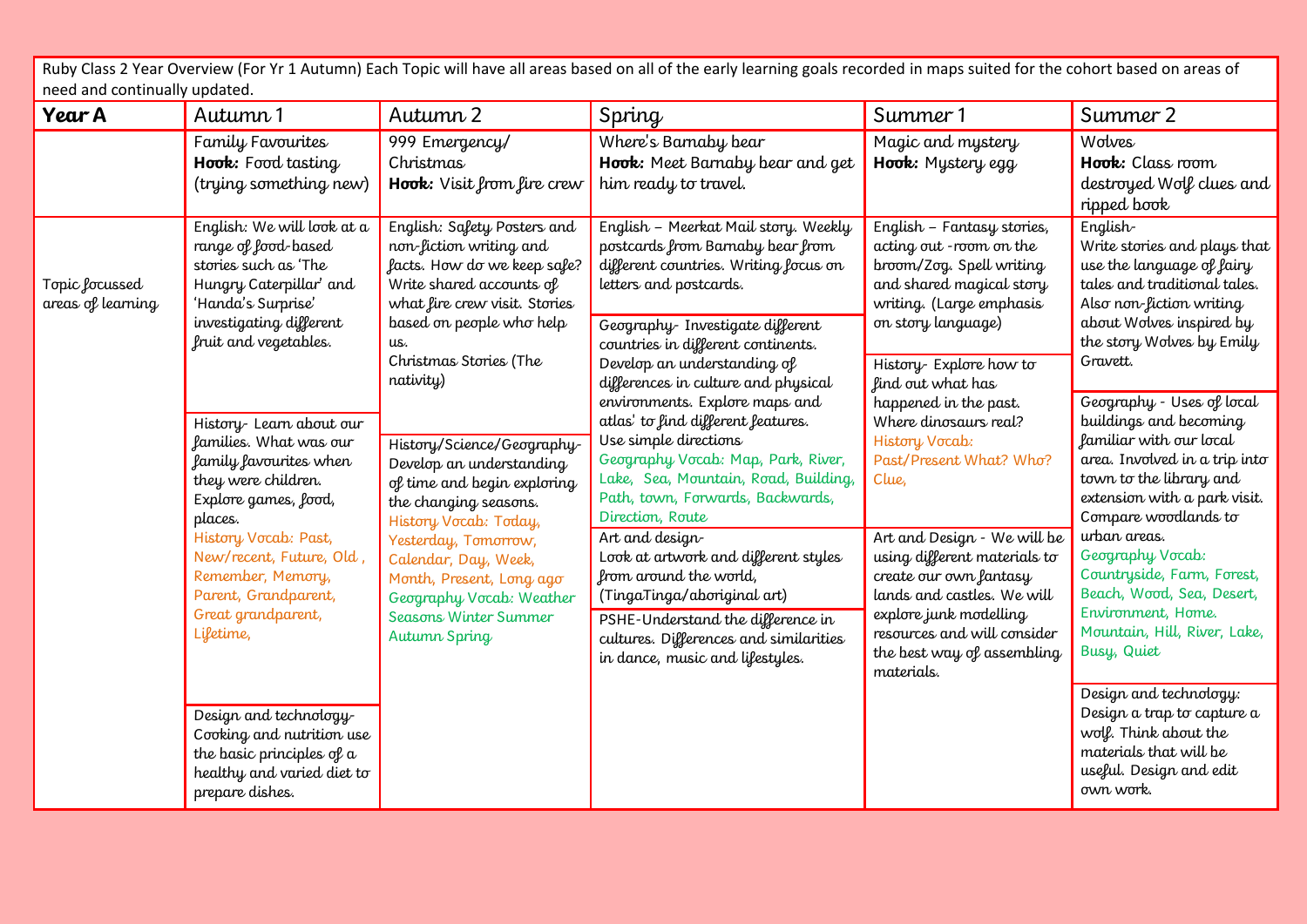|                                                | Understand where food<br>comes from.                                                                                                                                                                                                                                                                                                    | Design and technology- Toy<br>making - Santa's Toy shop.<br>Art and design-Use<br>Christmas experiences<br>inspiration for artwork.<br>Explore a variety of<br>techniques.                                                    |                                                                                                                                                                                                                         |                                                                                                                                                 | PSHE-Including everyone's<br>ideas and working together<br>on shared projects. Ensure<br>that everyone has their<br>ideas shared and beginning<br>to develop techniques of<br>compromise in group story<br>telling.                 |                                                                                                                                                                                                       |
|------------------------------------------------|-----------------------------------------------------------------------------------------------------------------------------------------------------------------------------------------------------------------------------------------------------------------------------------------------------------------------------------------|-------------------------------------------------------------------------------------------------------------------------------------------------------------------------------------------------------------------------------|-------------------------------------------------------------------------------------------------------------------------------------------------------------------------------------------------------------------------|-------------------------------------------------------------------------------------------------------------------------------------------------|-------------------------------------------------------------------------------------------------------------------------------------------------------------------------------------------------------------------------------------|-------------------------------------------------------------------------------------------------------------------------------------------------------------------------------------------------------|
| Working towards                                | Trip: Local Church<br>Showcase: Cooking of<br>something special for<br>shared tea with parents.                                                                                                                                                                                                                                         | Trip: Theatre/pantomine<br>Showcase: Christmas Show,<br>Decorations Day.                                                                                                                                                      | Trip: Phishiobury Park Teddy Bear<br>Picnic<br>Showcase: Sharing around the world<br>presentation.                                                                                                                      |                                                                                                                                                 | Trip: Great Notely Park<br>Showcase: Perform a story<br>to parents a story together<br>and presentation of work.                                                                                                                    | Trip: Bishops Stortford<br>Library (Wolves book)<br>Showcase: Celebration<br>Wolves themed Tea party                                                                                                  |
| Science                                        | Materials - Investigate<br>properties of materials.<br>categories and uses of<br>materials and suitability.<br>(sinking/ floating,<br>magnetic/non magnetic)<br>Vocab: Hard, soft, stretchy,<br>stiff, shiny, dull, rough,<br>smooth, bendy, waterproof,<br>absorbent, wood, plastic,<br>metal, water, fabric,<br>properties, materials | Light and Dark/ Space -<br>Explore light and dark,<br>different light sources, also<br>what's in space?<br>Vocab: Light, dark, day. night,<br>light sources, moon, sun, planets,<br>stars, shadow, reflection, bright,<br>dim | Plants - Understand features of a<br>plant, look at plant growth and it's<br>needs. Plant own plants.<br>Vocab: Petal, root, leaf, stalk, water, oxygen,<br>sunshine, soil. Name common plants in local<br>environment. |                                                                                                                                                 | Being Healthy - What does<br>it mean to be healthy?<br>Staying healthy. Look at<br>humans and growth.<br>Vocab: Body parts, skeleton,<br>bones, muscles, fit, healthy<br>foods, exercise, heart, lungs,<br>growing                  | Animals - Overview of<br>different categories of<br>animals with their features,<br>habitats and growth.<br>Vocab: Living, dead, never alive,<br>habitats, food chain, shelter,<br>seashore, woodland |
| <b>RE</b><br>Understanding<br>Christianity(UC) | Let me tell you a story<br>(focus on the creation<br>story)<br>UC F.1 why is the word<br>'God' so important to<br>Christians?<br>Vocab: God, Christian,<br>bible, harvest                                                                                                                                                               | Light Celebrations<br>Jesus' birthday story<br>UC F.2 Why do Christians<br>perform nativity plays at<br>Christmas?<br>Vocab: Jesus, Christmas,<br>Bethlehem, celebration                                                      | <b>Exploring</b><br>Weddings<br>(Identity and<br>belonging)<br>Awe and wonder<br>and appreciation<br>Vocab: Nature,<br>special, world,<br>living, amazing                                                               | Symbols in<br>Christianity<br>UC F3. Why do<br>Christians put a<br>cross in a Easter<br>Garden?<br>Vocab: Church,<br>Easter, cross,<br>new life | Sacred spaces, simple<br>prayers and time to reflect.<br>Why is it important to<br>experience times of quiet?<br>Exploration of prayers,<br>beliefs and places of<br>different religions.<br>Vocab: Sorry, thankful,<br>prayer, ask | Treating the world fairly -<br>taking responsibility<br>God and other big<br>questions<br>Vocab: family, question,<br>fair, right/wrong, care                                                         |
| PE                                             | PPP First PE<br>Learning how to move<br>safely and in different                                                                                                                                                                                                                                                                         | PPP Dance<br>Move in different ways to<br>music. Begin to move in                                                                                                                                                             | PPP Gymnastics<br>Learn basic<br>movements such                                                                                                                                                                         | PPP Multi skills<br>Balance along<br>lines with                                                                                                 | PPP Tennis<br>Learn to throw and catch a<br>ball between a partner and                                                                                                                                                              | PPP Athletics (Sports Day)<br>Learn about working as a<br>team to achieve outcomes.                                                                                                                   |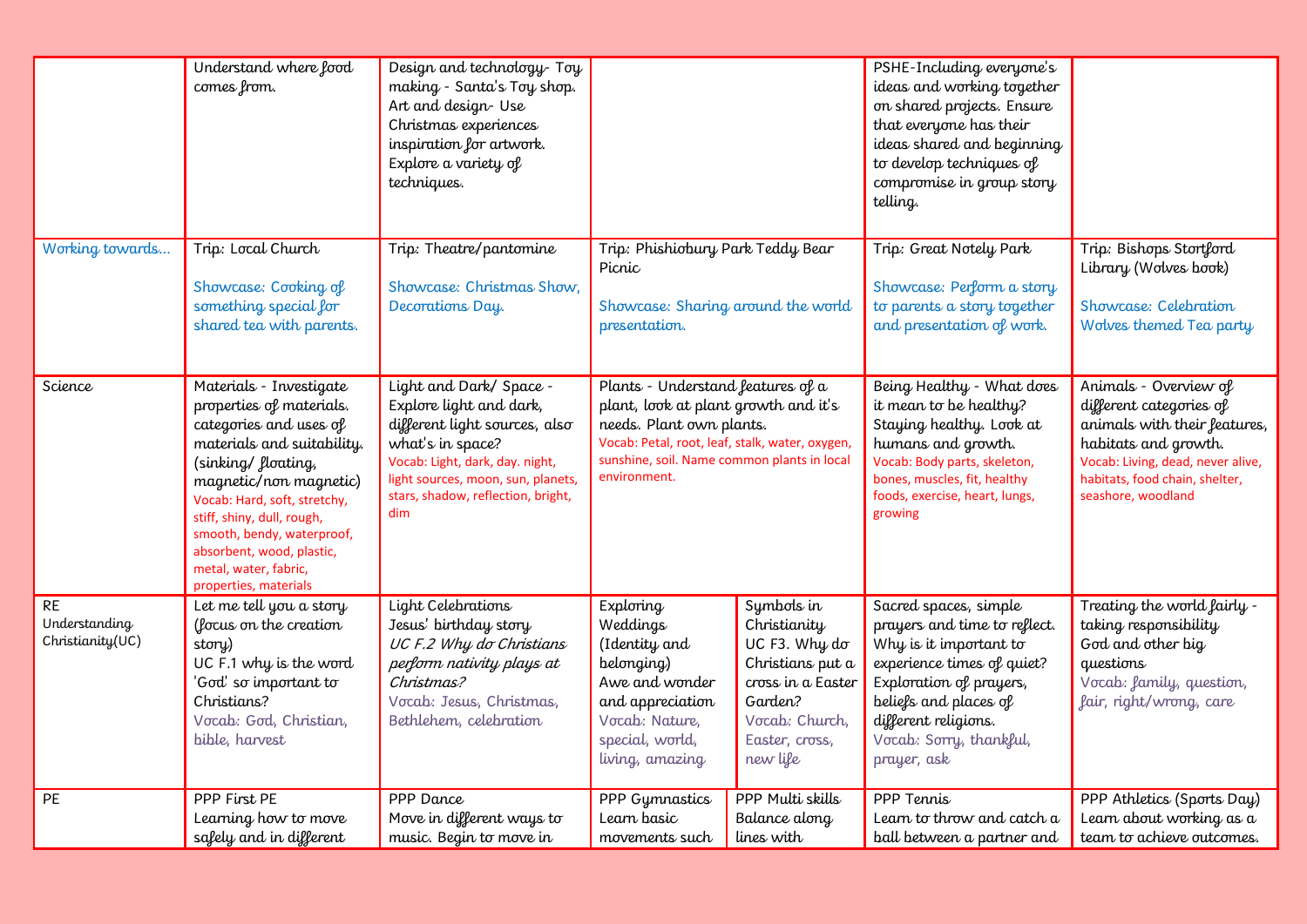|       | ways. An introduction to<br>PE and how to follow<br>instructions and play<br>games.<br>Vocab: warm-up, stop,<br>space, safe                                                                                                                                                                                                                                                                   | time to the music Perform<br>movements. Learn to control<br>body movements with<br>different levels and<br>direction.<br>Vocab: march, turn,<br>change, moves                                                                                                                                                                                                            | as jumping<br>balancing and<br>stretching. Begin<br>to sequence<br>moves in<br>different ways.<br>Vocab: stretch,<br>jump, balance                                                                                                                                                                                                 | equipment on<br>their head and<br>show control<br>when running.<br>Change direction<br>and position of<br>their body<br>quickly with<br>equipment<br>(dribbling). Can<br>throw, kick and<br>catch. Vocab:<br>catch, direction,<br>control,<br>awareness. | balance a ball on a racket.<br>Develop hand eye co-<br>ordination when passing a<br>ball. Move a ball on the<br>floor in a variety of ways.<br>Vocab: control, racket,<br>pass, partner, receive                                                                                                                                                                                   | Develop skills that involve<br>balance, co-ordination,<br>jumping and aiming. Also<br>learn the skills needed in<br>Sports day activities and<br>games.<br>Vocab: aim, race, lane,<br>over arm, underarm                                                                                                                                                                                 |
|-------|-----------------------------------------------------------------------------------------------------------------------------------------------------------------------------------------------------------------------------------------------------------------------------------------------------------------------------------------------------------------------------------------------|--------------------------------------------------------------------------------------------------------------------------------------------------------------------------------------------------------------------------------------------------------------------------------------------------------------------------------------------------------------------------|------------------------------------------------------------------------------------------------------------------------------------------------------------------------------------------------------------------------------------------------------------------------------------------------------------------------------------|----------------------------------------------------------------------------------------------------------------------------------------------------------------------------------------------------------------------------------------------------------|------------------------------------------------------------------------------------------------------------------------------------------------------------------------------------------------------------------------------------------------------------------------------------------------------------------------------------------------------------------------------------|------------------------------------------------------------------------------------------------------------------------------------------------------------------------------------------------------------------------------------------------------------------------------------------------------------------------------------------------------------------------------------------|
| Music | Use their voices<br>expressively by singing<br>songs and speaking<br>chants and rhymes.<br>Play tuned and un-tuned<br>instruments musically.<br>Listen with concentration<br>and understanding to a<br>range of high-quality live<br>and recorded music.<br>Make and combine<br>sounds using the inter-<br>related dimensions of<br>music.<br>Charanga module-<br>Me!<br><b>Music Vocab -</b> | Use their voices expressively<br>by singing songs and<br>speaking chants and<br>rhymes.<br>Play tuned and un-tuned<br>instruments musically.<br>Listen with concentration<br>and understanding to a<br>range of high-quality live<br>and recorded music.<br>Make and combine sounds<br>using the inter-related<br>dimensions of music.<br>Charanga module-<br>My stories | Use their voices expressively by<br>singing songs and speaking chants<br>and rhymes.<br>musically.<br>Listen with concentration and<br>understanding to a range of high-<br>quality live and recorded music.<br>Make and combine sounds using the<br>inter-related dimensions of music.<br>Charanga module-Everyone & Our<br>world | Play tuned and un-tuned instruments                                                                                                                                                                                                                      | Use their voices expressively<br>by singing songs and<br>speaking chants and<br>rhymes.<br>Play tuned and un-tuned<br>instruments musically.<br>Listen with concentration<br>and understanding to a<br>range of high-quality live<br>and recorded music.<br>Make and combine sounds<br>using the inter-related<br>dimensions of music.<br>Charanga module-<br><b>Big Bear Funk</b> | Use their voices<br>expressively by singing<br>songs and speaking chants<br>and rhymes.<br>Play tuned and un-tuned<br>instruments musically.<br>Listen with concentration<br>and understanding to a<br>range of high-quality live<br>and recorded music.<br>Make and combine sounds<br>using the inter-related<br>dimensions of music.<br>Charanga module-<br>Reflect, rewind and replay |
|       |                                                                                                                                                                                                                                                                                                                                                                                               | Pitch - melody, tune high, (getting) higher, going up low, (getting) lower, going down steps - jumps - slides Tempo - fast, (getting) faster slow, (getting) slower Texture -<br>solo duet ensemble few - many Duration - pulse, beat start, stop long, longer, sustained short, shorter Dynamics - loud, (getting) louder quiet, (getting) quieter Structure            |                                                                                                                                                                                                                                                                                                                                    |                                                                                                                                                                                                                                                          |                                                                                                                                                                                                                                                                                                                                                                                    |                                                                                                                                                                                                                                                                                                                                                                                          |

beginning – middle – end phrase verse – chorus **Techniques** breathing posture singing, whispering, talking, humming blowing striking, hitting shaking plucking, strumming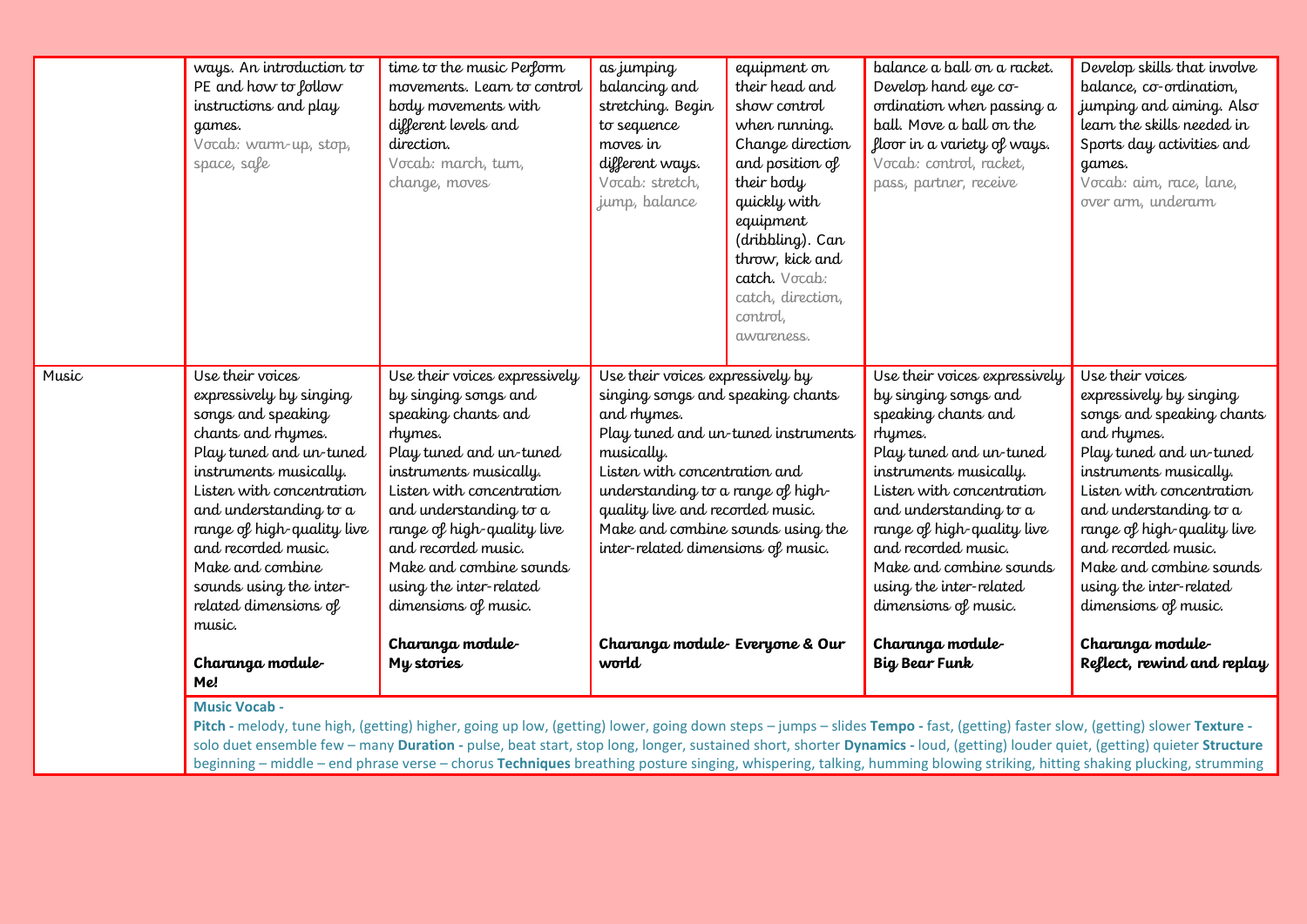| Computing                          | Introduction to Mini<br>Mash, Communication<br>and Language (Being<br>imaginative), PSED -<br>(Making Relationships+<br>Self confidence and<br>awareness)<br>Introduction to<br>technology - learn about                                                                                                                                                                                                                                                                                                                                                                             | Communication and<br>Language (Listening and<br>attention) Maths Shape,<br>Expressive Arts (Being<br>imaginative)<br>Use ipad to film each other<br>and take photos of each<br>other. Film performances<br>and photos of shadow                                                                                                                                                                                                                   | Maths (Number),<br>Literacy<br>(reading)<br>Expressive Arts<br>(Exploring and<br>using media)<br>Use tablets to take pictures of plants.                                                                                                                                                                                                                                                                                                                                                                                                                                                                                                    | Communication<br>and Language<br>(Speaking)<br>Understanding of<br>the world (People<br>and its<br>communities/The<br>World) | Physical Development<br>(Health and Self Care)<br>Communication and<br>Language (Understanding)<br>Bee bots begin to learn<br>about coding and giving<br>simple instructions in a<br>sequence.                                                                                                                                                                                                           | Literacy Writing,<br>Understanding of the world<br>(Technology)<br>Using technology for<br>difference purposes. Using<br>laptops to create stories<br>and type a simple sentence.                                                                                                                                     |
|------------------------------------|--------------------------------------------------------------------------------------------------------------------------------------------------------------------------------------------------------------------------------------------------------------------------------------------------------------------------------------------------------------------------------------------------------------------------------------------------------------------------------------------------------------------------------------------------------------------------------------|---------------------------------------------------------------------------------------------------------------------------------------------------------------------------------------------------------------------------------------------------------------------------------------------------------------------------------------------------------------------------------------------------------------------------------------------------|---------------------------------------------------------------------------------------------------------------------------------------------------------------------------------------------------------------------------------------------------------------------------------------------------------------------------------------------------------------------------------------------------------------------------------------------------------------------------------------------------------------------------------------------------------------------------------------------------------------------------------------------|------------------------------------------------------------------------------------------------------------------------------|----------------------------------------------------------------------------------------------------------------------------------------------------------------------------------------------------------------------------------------------------------------------------------------------------------------------------------------------------------------------------------------------------------|-----------------------------------------------------------------------------------------------------------------------------------------------------------------------------------------------------------------------------------------------------------------------------------------------------------------------|
|                                    | how to use lap tops<br>mouse and the learn<br>pads.                                                                                                                                                                                                                                                                                                                                                                                                                                                                                                                                  | making.                                                                                                                                                                                                                                                                                                                                                                                                                                           | Open these pictures to be able to<br>draw them in class.                                                                                                                                                                                                                                                                                                                                                                                                                                                                                                                                                                                    |                                                                                                                              |                                                                                                                                                                                                                                                                                                                                                                                                          |                                                                                                                                                                                                                                                                                                                       |
| PSHE-SCARF<br>Reception<br>Nursery | Me and my relationships<br>1) All about me -marvellous me<br>2) What makes me special? -<br>I'm special<br>3) Me and my special people<br>4) Who can help me?<br>5) My feelings<br>6) My feelings (2)<br><b>PSHE Vocab: honest,</b><br>respect, perseverance,<br>friendship, cooperation,<br>ambition, kind, gentle,<br>friend, similar(ity), different,<br>rights, responsibilities,<br>feelings, angry, happy,<br>excited, nervous, sharing,<br>taking turns eye, foot,<br>eyebrow, forehead, ear,<br>mouth, arm, leg, chest, knee,<br>nose, tongue, finger, toe,<br>stomach, hand | Valuing difference<br>1)I'm special, you're special - Me<br>and my friends<br>2) Same and different - Friends<br>and family<br>3) Same and different families -<br>Including everyone<br>4) Same and different homes<br>5) Kind and caring<br>PSHE Vocab: honest, respect,<br>perseverance, friendship,<br>cooperation, ambition, team,<br>sad, happy, angry, rules,<br>broken, obey, online, safe,<br>Christmas, families, similar,<br>different | Keeping myself safe & Rights and<br>responsibilities<br>1) Keeping myself safe- What's safe to go into<br>my body - Safety indoors and outdoors<br>2) Same indoors and outdoors - What's safe<br>to go into my body?<br>3) Listening to my feelings - People who help<br>to keep me safe<br>4) Keeping safe online - Looking after myself<br>5) People who help to keep me safe -<br>Looking after others<br>PSHE Vocab: different, similar, respect,<br>online, e-safety, team, goal, argument,<br>resolve<br>dream, goal, challenge, job, ambition,<br>perseverance, achievement, happy, kind,<br>encourage, money, coins, cost, buy, pay |                                                                                                                              | Being my best<br>1) Healthy eating (1) Looking after<br>my environment<br>2) Healthy eating (2) I can keep<br>trying<br>3) Move your body I can do it<br>4) A good night's sleep What<br>does my body need?<br>5) Yes I can!<br><b>PSHE Vocab:</b> healthy,<br>exercise, wash, clean, teeth,<br>toothpaste, tooth brush, yoga,<br>calm, relax, energetic, heart,<br>beating, fast, hot sweat,<br>muscles | Growing and changing<br>1) Seasons Coming soon on Scarf<br>2) Life stages- plants, animals,<br>humans<br>3) Life stages: Human life stage-<br>who will I be?<br>4) Getting bigger<br>5) Me and my body- girls and<br>boys<br>PSHE Vocab: Baby, kittens,<br>puppies, seeds, adult,<br>mummy, daddy, male and<br>female |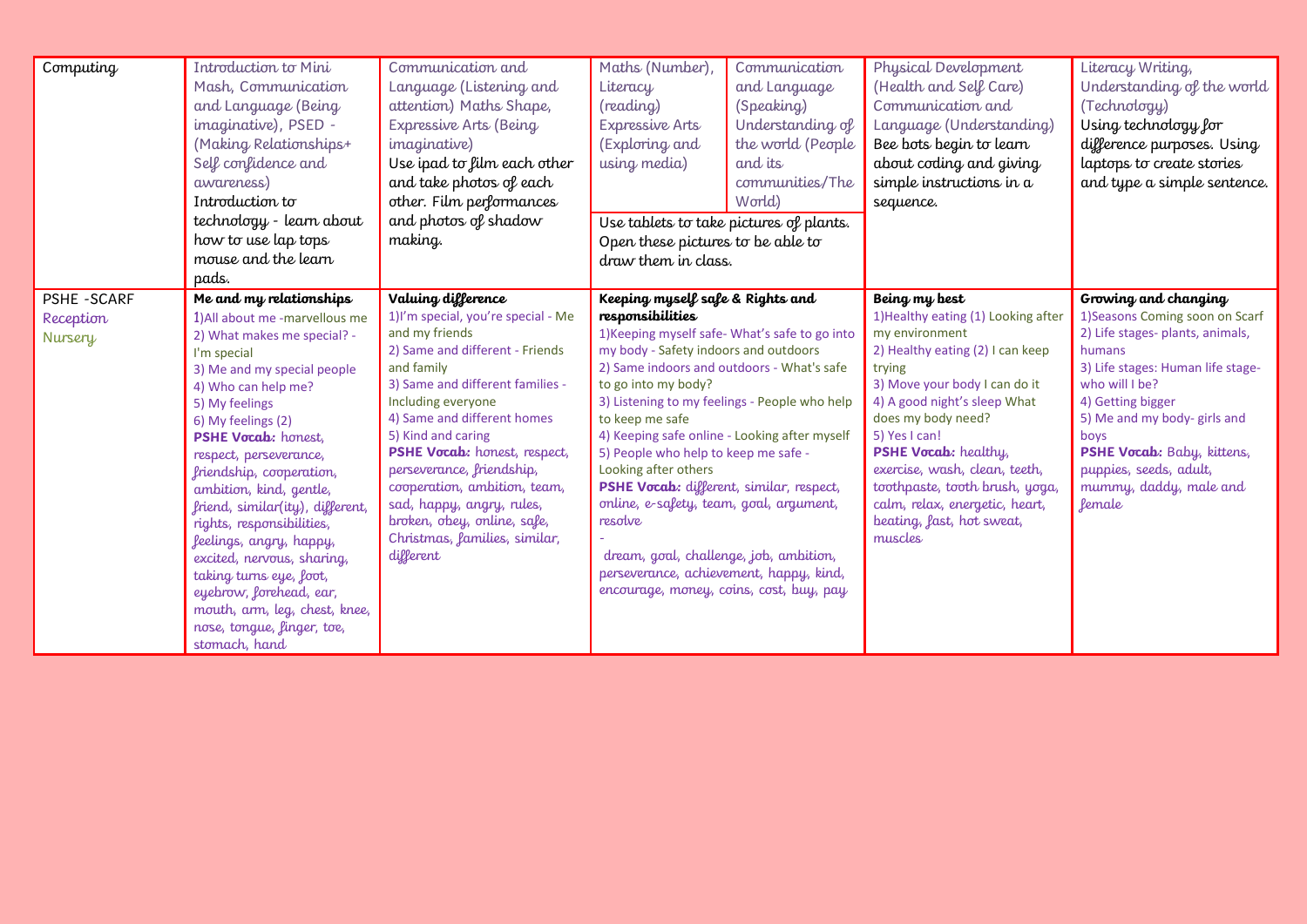| <b>Year B</b>                       | Autumn 1                                                                                                                                                                                                                                                                               | Autumn 2                                                                                                                                                                                                                                                                       | Spring                                                                                                                                                                                                                                                                                                                                                                             | Summer 1                                                                                                                                                                                                                                                                               | Summer 2                                                                                                                                                                                                                                                                    |
|-------------------------------------|----------------------------------------------------------------------------------------------------------------------------------------------------------------------------------------------------------------------------------------------------------------------------------------|--------------------------------------------------------------------------------------------------------------------------------------------------------------------------------------------------------------------------------------------------------------------------------|------------------------------------------------------------------------------------------------------------------------------------------------------------------------------------------------------------------------------------------------------------------------------------------------------------------------------------------------------------------------------------|----------------------------------------------------------------------------------------------------------------------------------------------------------------------------------------------------------------------------------------------------------------------------------------|-----------------------------------------------------------------------------------------------------------------------------------------------------------------------------------------------------------------------------------------------------------------------------|
|                                     | People who help us<br>Hook: Fire crew visit                                                                                                                                                                                                                                            | Toys<br>Hook: Toys move over<br>night                                                                                                                                                                                                                                          | Where in the world?<br>Hook: Food tasting from around the<br>world                                                                                                                                                                                                                                                                                                                 | Let's move (Pirates)<br>Hook: Competition<br>invite (Great British<br>Boat Race) Design a<br>boat travel down the<br>Ruby cannel (piping).                                                                                                                                             | Imagine:<br>Hook: Mystery in class,<br>secret invite and follow<br>the fairy clues to the<br>woods.                                                                                                                                                                         |
| Topic focussed<br>areas of learning | English: Safety Posters<br>and non-fiction writing<br>and facts. How do we<br>keep safe? Write shared<br>accounts of what fire<br>crew visit. Stories based<br>on people who help us.                                                                                                  | English: Fact writing about<br>Christmas traditions.<br>Descriptive Stories based<br>around toys that come alive<br>when no one is watching.<br>Story-One Ted falls out of<br>bed (Julia Donaldson)                                                                            | English: Meerkat Mail Story Starter -<br>Look at postcards and create own<br>postcards from around the world.<br>Shared writing opportunities about<br>stories based around the world.                                                                                                                                                                                             | English: Look at real<br>words and pirate words<br>practising sounds. Create<br>Pirate language. Writing<br>messages in a bottle to<br>seek help from being stuck<br>on a deserted island. Read<br>and create pirate stories -<br>the pirates next door/<br>night-time pirates.        | English: Fantasy story<br>shared writing and magical<br>spells with creative<br>ingredients. We will also<br>join Goldilocks, Little Red<br>Riding Hood and many<br>more and we will be using<br>role play opportunities to<br>act out a range of<br>traditional tales.     |
|                                     | History/Science/Geograp<br>hy-Develop an<br>understanding of time<br>and begin exploring the<br>changing seasons.<br>History Vocab: Today,<br>Yesterday, Tomorrow,<br>Calendar, Day, Week,<br>Month, Present, Long<br>$\alpha$ go<br>Geography Vocab:<br><b>Weather Seasons Winter</b> | History-Explore differences<br>about toys from the past.<br>What toys did our<br>parents/grandparents play<br>with?<br>History Vocab: Past,<br>New/recent, Future, Old,<br>Remember, Memory, Parent,<br>Grandparent, Great<br>grandparent, Lifetime,<br>Design and technology- | Geography-Investigate different<br>countries in different continents. Develop<br>an understanding of differences in<br>culture and physical environments.<br>Explore maps and atlas' to find different<br>features.<br>Use simple directions<br>Geography Vocab: Map, Park, River,<br>Lake, Sea, Mountain, Road, Building,<br>Path, town, Forwards, Backwards,<br>Direction, Route | History-How has<br>travelling changed through<br>the past? Explore different<br>ways of travelling.<br>History Vocab:<br>Past/Present What? Who?<br>Clue,<br>Design and technology-<br>Design purposeful<br>products based on design<br>criteria. Create own<br>transport for mini toy | Geography-<br>Learn about different local<br>environments.<br>Geography Vocab:<br>Countryside, Farm, Forest,<br>Beach, Wood, Sea, Desert,<br>Environment, Home.<br>Mountain, Hill, River, Lake,<br>Busy, Quiet<br>Art and design-We will be<br>using different materials to |
|                                     | Summer Autumn Spring<br>Art and design-Use<br>experiences and ideas as                                                                                                                                                                                                                 | Toy making - Santa's Toy<br>shop. Explore a variety of<br>techniques of combining<br>materials.<br>Art and design-                                                                                                                                                             | Design and technology- Select from and                                                                                                                                                                                                                                                                                                                                             | figures -<br>(Car/sledge/boat)<br>Engineer bridges and<br>explore construction<br>(Knex).                                                                                                                                                                                              | create our own fantasy<br>lands and castles. We will<br>explore junk modelling<br>resources and will consider<br>the best way of assembling<br>materials.                                                                                                                   |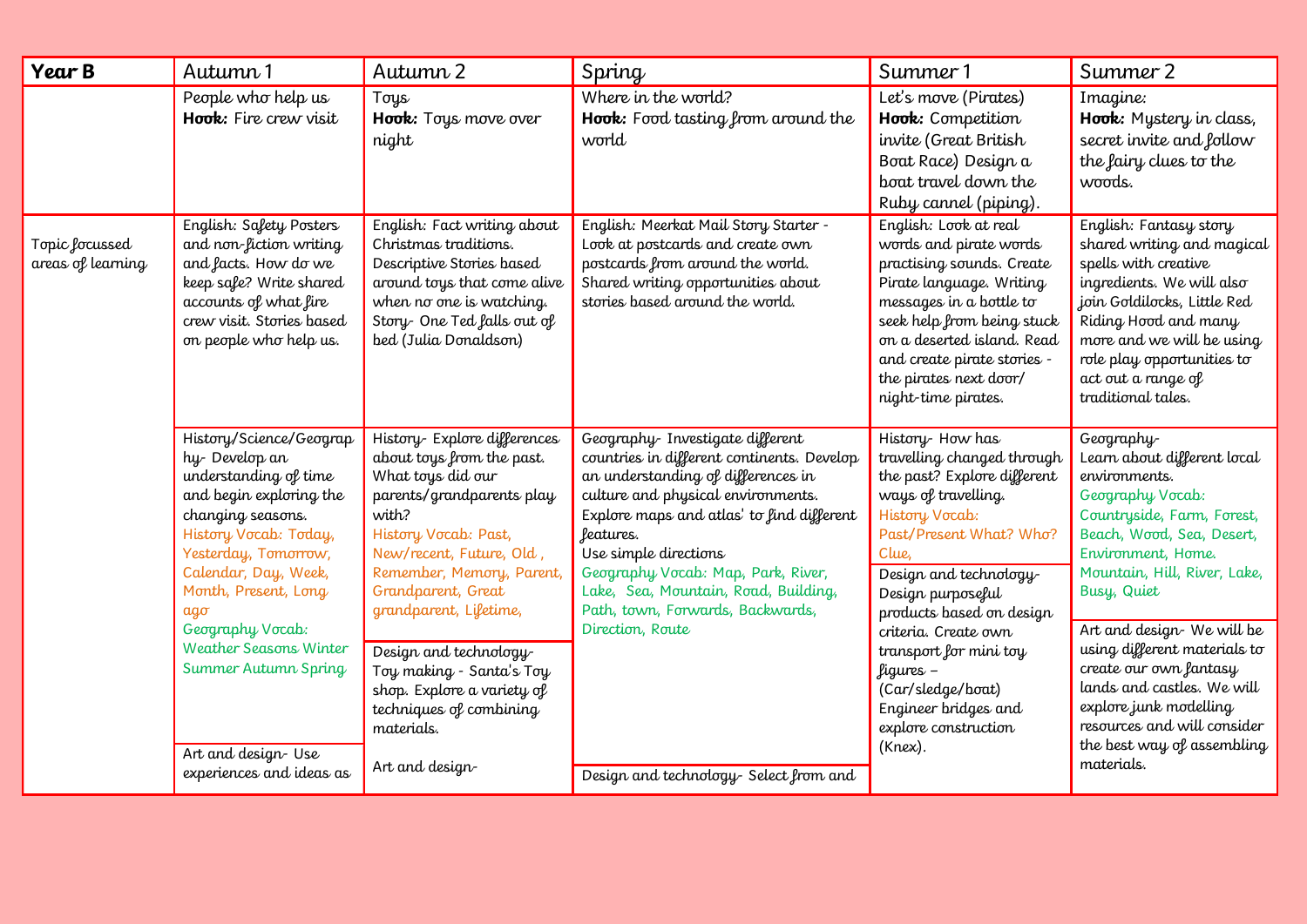|                                                | inspiration for artwork.<br>Explore a variety of<br>techniques.<br>PE- Perform dances<br>using simple movement                                                                                                                                                                         | Use Christmas experiences<br>inspiration for artwork.                                                                                                                                                                         | use a wide range of ingredients. Cooking<br>and nutrition use the basic principles of<br>a healthy and varied diet to prepare<br>dishes.<br>Understand where food comes from.                                           |                                                                                                                                                 |                                                                                                                                                                                                                                     | PSHE-Include everyone's<br>ideas and working together<br>on shared projects. Ensure<br>that everyone has their<br>ideas shared and beginning<br>to develop techniques of<br>compromise in group story<br>telling. |
|------------------------------------------------|----------------------------------------------------------------------------------------------------------------------------------------------------------------------------------------------------------------------------------------------------------------------------------------|-------------------------------------------------------------------------------------------------------------------------------------------------------------------------------------------------------------------------------|-------------------------------------------------------------------------------------------------------------------------------------------------------------------------------------------------------------------------|-------------------------------------------------------------------------------------------------------------------------------------------------|-------------------------------------------------------------------------------------------------------------------------------------------------------------------------------------------------------------------------------------|-------------------------------------------------------------------------------------------------------------------------------------------------------------------------------------------------------------------|
| <b>Trips</b><br>Working towards                | Trip: Cammas Farm,<br>Farm shop and pumpkin<br>patch<br>(Recpetion/Nursery)<br>Showcase: Fireworks<br>dance display                                                                                                                                                                    | Trip: Church for Christmas<br>carol concert<br>Showcase: Christmas play<br>at Leventhorpe and Carol<br>concert                                                                                                                | Trip: Easter Service at the church<br>Showcase: Class museum for parents to<br>view info about different countries.                                                                                                     |                                                                                                                                                 | Trip: Notely Park - Pirate<br>day<br>Showcase: Pirate day with<br>parents coming to a pirate<br>show.                                                                                                                               | Trip: Audley End Miniature<br>railway - fairy walk<br>Showcase: Celebration<br>Wonderland Tea party                                                                                                               |
| Science                                        | Materials - Investigate<br>properties of materials.<br>categories and uses of<br>materials and suitability.<br>Vocab: Hard, soft, stretchy,<br>stiff, shiny, dull, rough,<br>smooth, bendy, waterproof,<br>absorbent, wood, plastic,<br>metal, water, fabric,<br>properties, materials | Light and Dark/ Space -<br>Explore light and dark,<br>different light sources, also<br>what's in space?<br>Vocab: Light, dark, day. night,<br>light sources, moon, sun, planets,<br>stars, shadow, reflection, bright,<br>dim | Plants - Understand features of a plant,<br>look at plant growth and it's needs.<br>Plant own plants.<br>Vocab: Petal, root, leaf, stalk, water, oxygen,<br>sunshine, soil. Name common plants in local<br>environment. |                                                                                                                                                 | Being Healthy - What does<br>it mean to be healthy?<br>Staying healthy. Look at<br>humans and growth.<br>Vocab: Body parts, skeleton,<br>bones, muscles, fit, healthy<br>foods, exercise, heart, lungs,<br>growing                  | Animals - Overview of<br>different categories of<br>animals with their features,<br>habitats and growth.<br>Vocab: Living, dead, never alive,<br>habitats, food chain, shelter,<br>seashore, woodland             |
| <b>RE</b><br>Understanding<br>Christianity(UC) | Let me tell you a story<br>(focus on the creation<br>story)<br>UC F.1 why is the word<br>'God' so important to<br>Christians?<br>Vocab: God, Christian,<br>bible, harvest                                                                                                              | Light Celebrations<br>Jesus' birthday story<br>UC F.2 Why do Christians<br>perform nativity plays at<br>Christmas?<br>Vocab: Jesus, Christmas,<br>Bethlehem, celebration                                                      | Exploring<br>Weddings<br>(Identity and<br>belonging)<br>Awe and wonder<br>and appreciation<br>Vocab: Nature,<br>special, world,<br>living, amazing                                                                      | Symbols in<br>Christianity<br>UC F3. Why do<br>Christians put a<br>cross in a Easter<br>Garden?<br>Vocab: Church,<br>Easter, cross, new<br>life | Sacred spaces, simple<br>prayers and time to reflect.<br>Why is it important to<br>experience times of quiet?<br>Exploration of prayers,<br>beliefs and places of<br>different religions.<br>Vocab: Sorry, thankful,<br>prayer, ask | Treating the world fairly -<br>taking responsibility<br>God and other big<br>questions<br>Vocab: family, question,<br>fair, right/wrong, care                                                                     |
| PE                                             | PPP First PE<br>Learning how to move<br>safely and in different<br>ways. An introduction to<br>PE and how to follow<br>instructions and play<br>games.                                                                                                                                 | PPP Dance<br>Move in different ways to<br>music. Begin to move in<br>time to the music Perform<br>movements. Learn to control<br>body movements with<br>different levels and                                                  | PPP Gymnastics<br>Learn basic<br>movements such<br>as jumping<br>balancing and<br>stretching. Begin<br>to sequence moves                                                                                                | PPP Multi skills<br>Balance along lines<br>with equipment on<br>their head and<br>show control when<br>running. Change<br>direction and         | PPP Tennis<br>Learn to throw and catch<br>a ball between a partner<br>and balance a ball on a<br>racket.<br>Develop hand eye co-<br>ordination when passing a                                                                       | PPP Athletics (Sports Day)<br>Learn about working as a<br>team to achieve outcomes.<br>Develop skills that involve<br>balance, co-ordination,<br>jumping and aiming. Also<br>learn the skills needed in           |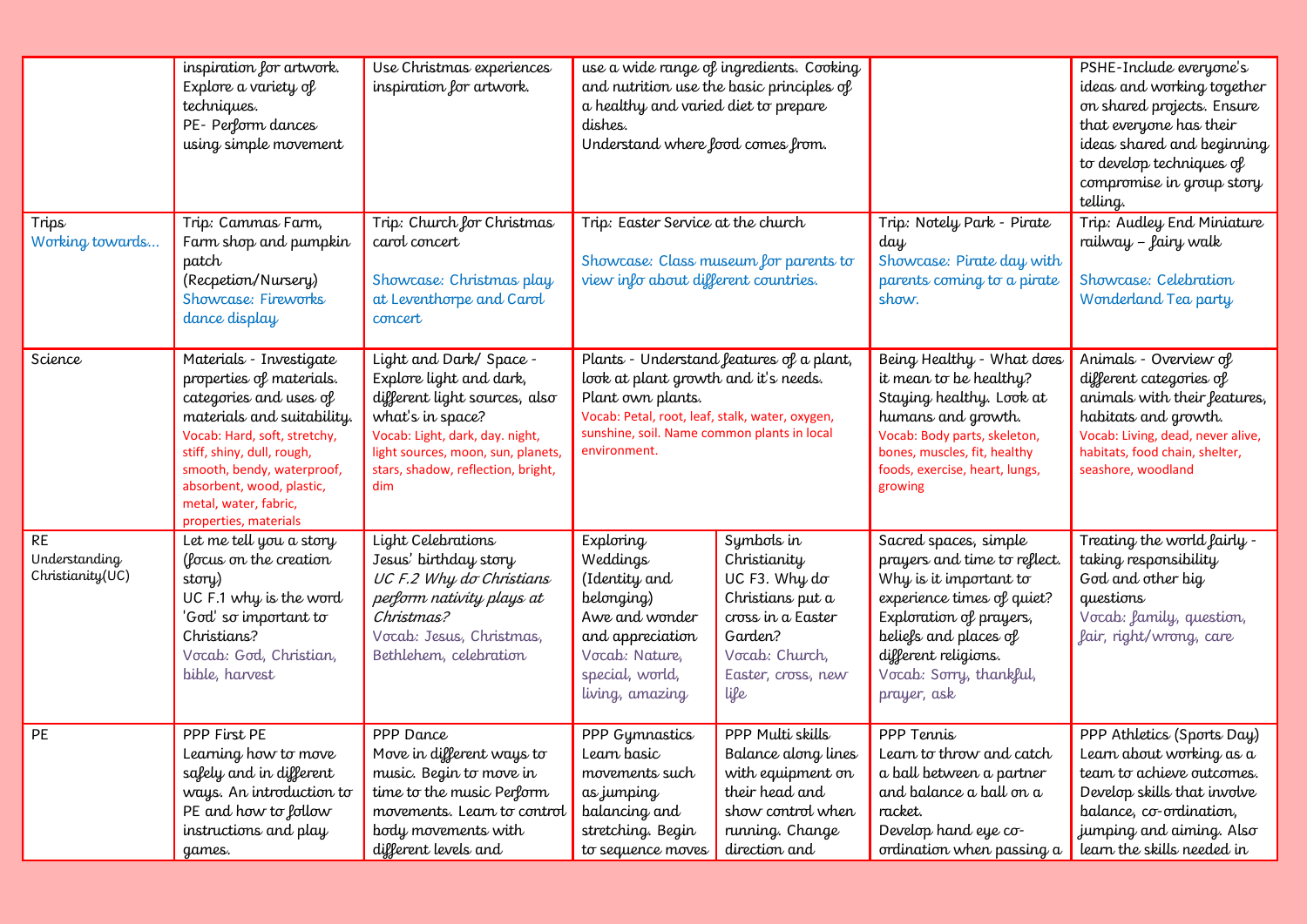|           | Vocab: warm-up, stop,<br>space, safe                                                                                                                                                                                                                                                                                                                                                                                                                                                                                                                             | direction.<br>Vocab: march, turn,<br>change, moves                                                                                                                                                                                                                                                                                                                       | in different ways.<br>Vocab: stretch,<br>jump, balance                                                                 | position of their<br>body quickly with<br>equipment<br>(dribbling). Can<br>throw, kick and<br>catch. Vocab:<br>catch, direction,<br>control, awareness.                                                                                      | ball. Move a ball on the<br>floor in a variety of ways.<br>Vocab: control, racket,<br>pass, partner, receive                                                                                                                                                                                                                                                                       | Sports day activities and<br>games.<br>Vocab: aim, race, lane,<br>over arm, underarm                                                                                                                                                                                                                                                                                                     |
|-----------|------------------------------------------------------------------------------------------------------------------------------------------------------------------------------------------------------------------------------------------------------------------------------------------------------------------------------------------------------------------------------------------------------------------------------------------------------------------------------------------------------------------------------------------------------------------|--------------------------------------------------------------------------------------------------------------------------------------------------------------------------------------------------------------------------------------------------------------------------------------------------------------------------------------------------------------------------|------------------------------------------------------------------------------------------------------------------------|----------------------------------------------------------------------------------------------------------------------------------------------------------------------------------------------------------------------------------------------|------------------------------------------------------------------------------------------------------------------------------------------------------------------------------------------------------------------------------------------------------------------------------------------------------------------------------------------------------------------------------------|------------------------------------------------------------------------------------------------------------------------------------------------------------------------------------------------------------------------------------------------------------------------------------------------------------------------------------------------------------------------------------------|
| Music     | Use their voices<br>expressively by singing<br>songs and speaking<br>chants and rhymes.<br>Play tuned and un-tuned<br>instruments musically.<br>Listen with concentration<br>and understanding to a<br>range of high-quality<br>live and recorded music.<br>Make and combine<br>sounds using the inter-<br>related dimensions of<br>music.<br>Charanga module-<br>Me!                                                                                                                                                                                            | Use their voices expressively<br>by singing songs and<br>speaking chants and<br>rhymes.<br>Play tuned and un-tuned<br>instruments musically.<br>Listen with concentration<br>and understanding to a<br>range of high-quality live<br>and recorded music.<br>Make and combine sounds<br>using the inter-related<br>dimensions of music.<br>Charanga module-<br>My stories | musically.<br>Listen with concentration and<br>live and recorded music.<br>inter-related dimensions of music.<br>world | Use their voices expressively by singing<br>songs and speaking chants and rhymes.<br>Play tuned and un-tuned instruments<br>understanding to a range of high-quality<br>Make and combine sounds using the<br>Charanga module- Everyone & Our | Use their voices<br>expressively by singing<br>songs and speaking chants<br>and rhymes.<br>Play tuned and un-tuned<br>instruments musically.<br>Listen with concentration<br>and understanding to a<br>range of high-quality live<br>and recorded music.<br>Make and combine sounds<br>using the inter-related<br>dimensions of music.<br>Charanga module-<br><b>Big Bear Funk</b> | Use their voices<br>expressively by singing<br>songs and speaking chants<br>and rhymes.<br>Play tuned and un-tuned<br>instruments musically.<br>Listen with concentration<br>and understanding to a<br>range of high-quality live<br>and recorded music.<br>Make and combine sounds<br>using the inter-related<br>dimensions of music.<br>Charanga module-<br>Reflect, rewind and replay |
|           | <b>Music Vocab -</b><br>Pitch - melody, tune high, (getting) higher, going up low, (getting) lower, going down steps - jumps - slides Tempo - fast, (getting) faster slow, (getting) slower Texture -<br>solo duet ensemble few - many Duration - pulse, beat start, stop long, longer, sustained short, shorter Dynamics - loud, (getting) louder quiet, (getting) quieter Structure<br>beginning - middle - end phrase verse - chorus Techniques breathing posture singing, whispering, talking, humming blowing striking, hitting shaking plucking, strumming |                                                                                                                                                                                                                                                                                                                                                                          |                                                                                                                        |                                                                                                                                                                                                                                              |                                                                                                                                                                                                                                                                                                                                                                                    |                                                                                                                                                                                                                                                                                                                                                                                          |
| Computing | Introduction to Mini Mash,<br>Communication and<br>Language (Being<br>imaginative), PSED -<br>(Making Relationships+ Self<br>confidence and awareness)<br>Introduction to technology -<br>learn about how to use lap<br>tops mouse and the learn<br>pads.                                                                                                                                                                                                                                                                                                        | Communication and Language<br>(Listening and attention)<br>Maths Shape, Expressive Arts<br>(Being imaginative)<br>Use ipad to film each other<br>and take photos of each other.<br>Film performances and photos<br>of shadow making.                                                                                                                                     | Maths<br>(Number),<br>Literacy<br>(reading)<br>Expressive<br>Arts<br>(Exploring<br>and using<br>media)                 | Communication<br>and Language<br>(Speaking)<br>Understanding of<br>the world (People<br>and its<br>communities/The<br>World)                                                                                                                 | Physical Development<br>(Health and Self Care)<br>Communication and<br>Language (Understanding)<br>Bee bots begin to learn<br>about coding and giving<br>simple instructions in a<br>sequence.                                                                                                                                                                                     | Literacy Writing,<br>Understanding of the world<br>(Technology)<br>Using technology for<br>difference purposes. Using<br>laptops to create stories<br>and type a simple sentence.                                                                                                                                                                                                        |